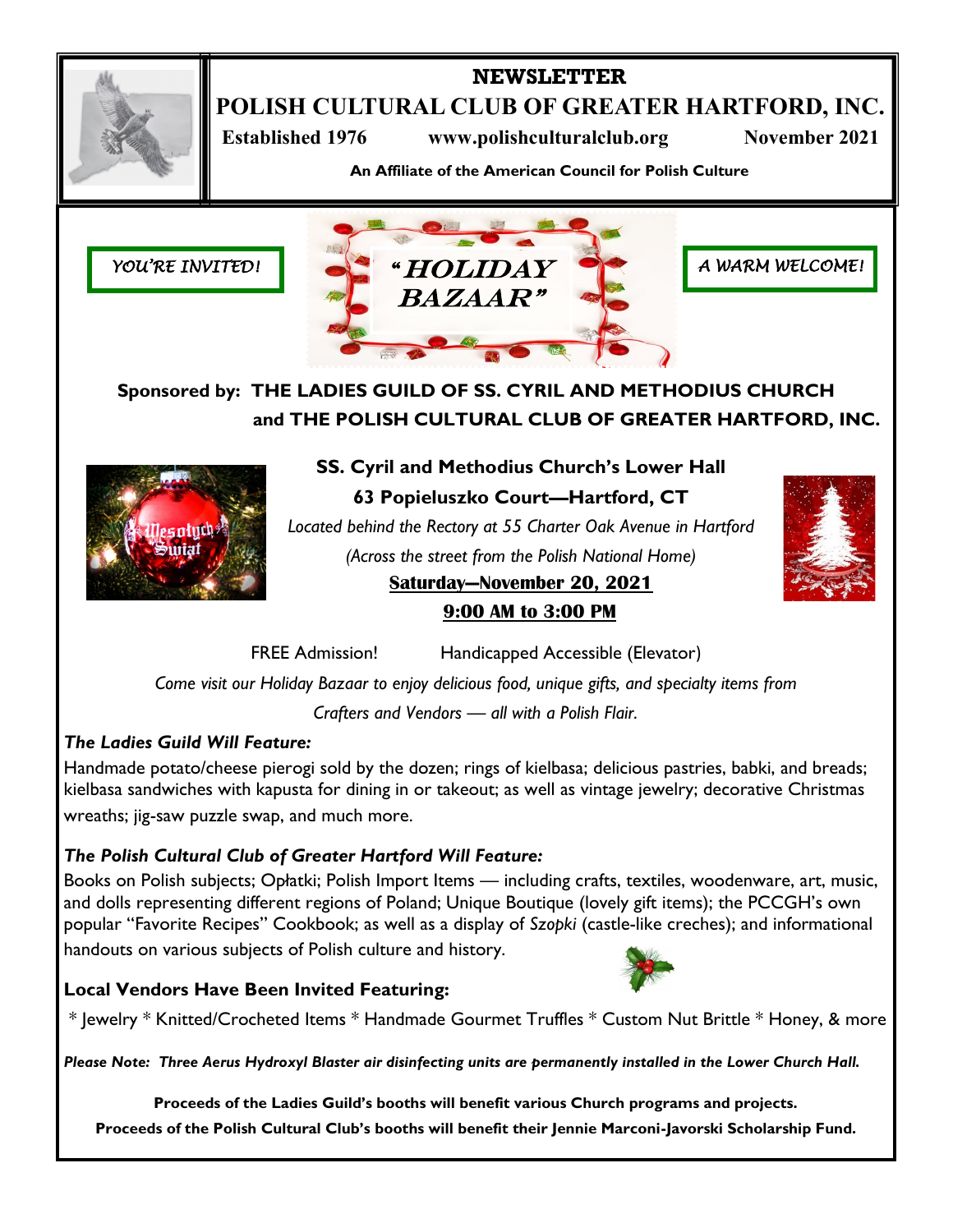

# *Page 2* **NEWSLETTER**

### **FROM THE PRESIDENT'S PEN**

#### Dear Members:

We are back in action, well sort of. What a treat it was to represent our Club at the Annual ACPC Convention in Washington, DC in September. The pictures included here in the newsletter show a strong presence from Hartford. We learned a lot about things being planned for Polonia nationwide



through our fellow affiliates. Everyone is just hoping to make it out of the pandemic and seal it up in the history books for good.

In the next few weeks we have the return of two of our signature events, a modified Szopka Festival and Wigilia. The Ladies Guild at SS. Cyril & Methodius Church is allowing our Club to set up Szopka tables at their HOLIDAY BAZAAR on Saturday, November 20 in the lower basement of the Church. We are thankful to them for the opportunity to keep this 41 year old tradition going strong. (Details are on page 1.)

A smaller-scale Wigilia is scheduled for Saturday, December 11 at the Polish National Home — it would be strange to hold our beloved traditional Christmas meal anywhere else. (See the enclosed flyer.) A quick plug for the PNH, they have re-opened their kitchen for dining on Saturdays and Sundays with a fabulous new chef, Bożena. Please stop by to add to the number of happy diners. Be sure to get your Wigilia tickets early. Volunteers would definitely be appreciated for either of the events noted above. Please contact me personally if you can help 860-841-3477. Dziękujemy.

*Lilia Kieltyka*

| <b>MEMBERSHIP INFORMATION</b> |                                                 |                                                         |
|-------------------------------|-------------------------------------------------|---------------------------------------------------------|
| <b>Annual Dues:</b>           |                                                 | \$25 per member / \$40 dual or household / \$10 student |
| Payable To:                   | <b>PCCGH</b>                                    |                                                         |
| Mail to:                      | Virginia M. Pudlo                               |                                                         |
|                               | 33 Worthington Road, Glastonbury, CT 06033-1372 |                                                         |
| Tel.:                         | (860) 659-0356                                  | E-mail: ginipudlo@att.net                               |
|                               |                                                 |                                                         |

: . . . to update us when you have a change of name, address, : phone number, or e-mail address. Please notify Carol Phelan ?  $:$  by E-mail: hopscotch77@sbcglobal.net or by phone:  $(860):$ 646-3114. Thank you. 

#### **2021-2022 OFFICERS AND BOARD MEMBERS**

| President:      | Lilia Kieltyka                                          |
|-----------------|---------------------------------------------------------|
| Vice President: | Ursula Brodowicz                                        |
| Secretary:      | Frances Pudlo                                           |
| Treasurer:      | Raymond Kowalski                                        |
| Historian:      | Virginia Pudlo                                          |
|                 | Board Members: Patricia Archie, Marek Czarnecki, Edward |

Farley, Krystyna Farley, Florence Langridge, Louis Maglaty, John Majdan, Carol Bogon Phelan, and Nancy Yiznitsky.

*Feel free to contact any of us at any time.* 

### **PCCGH MEMBERS ATTEND THE ANNUAL ACPC CONVENTION IN WASHINGTON, DC**

Five members of the PCCGH attended the Annual ACPC Convention in Washington, DC this past September — Lilia Kieltyka, Fran Pudlo, Gini Pudlo, Christine Panek, and Sophia Panek. Hosted by the Polish American Arts Association of Washington, DC, the Convention was held in the historic Arts Club of Washington building, the former home of James Monroe and his wife, Elizabeth. Guest speakers included Laura Kafka-Price: "Speaking and Singing in Polish;" Piotr Gajewski, Music Director of the National Philharmonic Orchestra, who lectured on "Celebrating Polish Culture in the Nation's Capital;" and John Cebrowski who gave a slide introduction on the grand opening of the Polish Heritage Center in Panna Maria, Texas.

Our Hartford Club enjoys a strong ACPC involvement. Congratulations to Lilia Kieltyka on her election as 2nd Vice President, as well as serving as Chair of the Credential and Grievances Committee. Fran Pudlo took on two new assignments, in addition to being Membership Chair — a member of the Affiliate Grants Committee and Secretary of the Awards Committee. Ursula Brodowicz serves on the Nominating Committee and the L. Skowronski Polish Studies Scholarship Committee.



L to R: Caroline Kieltyka, Sophia Panek, Lilia Kieltyka, Fran Pudlo, Christine Panek, and Gini Pudlo at the ACPC Awards Banquet

There was also time for some sightseeing.



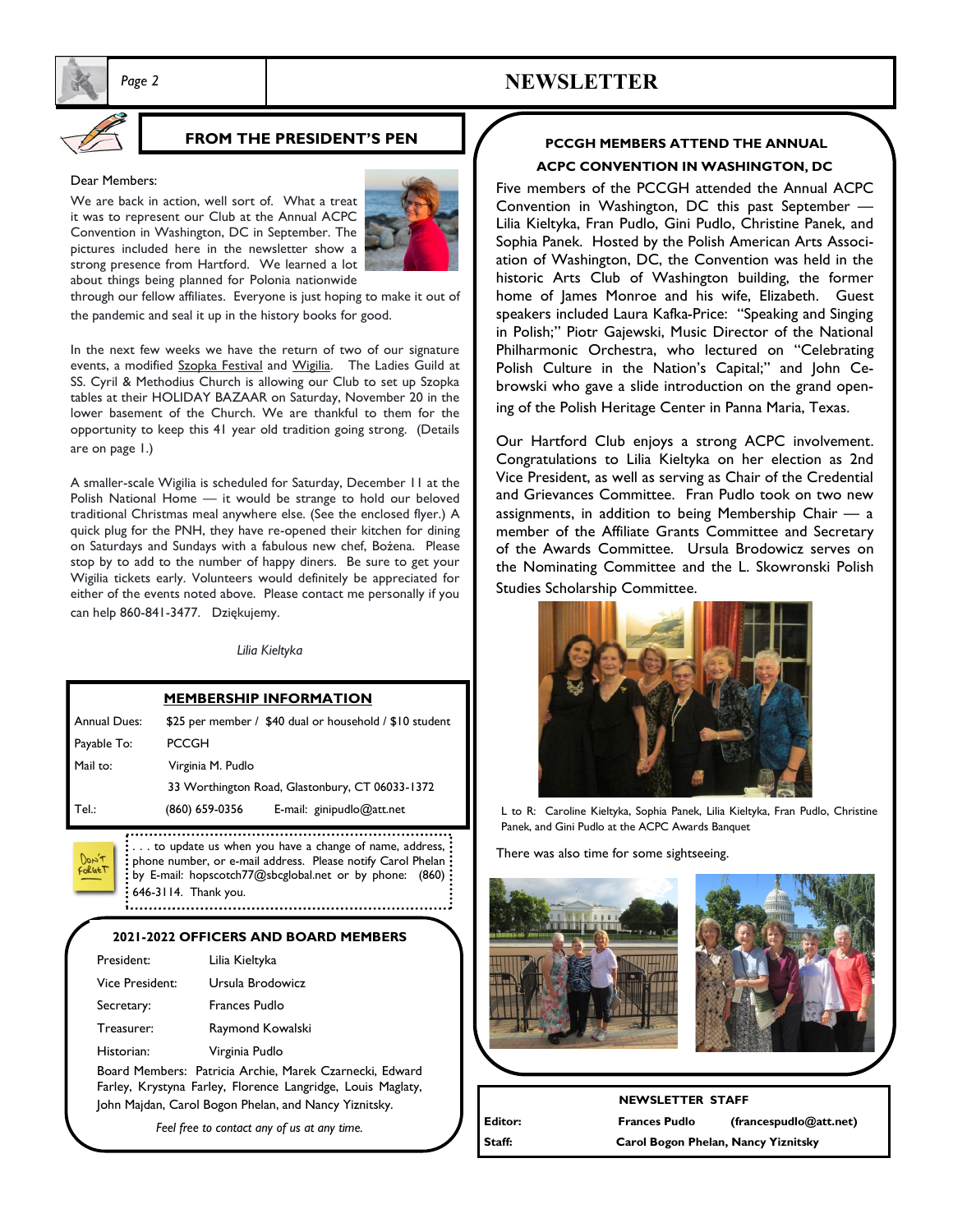## Polish Cultural Club of Greater Hartford, Inc.

*Page 3*

#### **DID YOU KNOW . . . . A Recent Polish Olympian Auctioned Off Her Silver Medal To Help a Sick Child?**



Less than two weeks after winning a silver medal at the Tokyo Olympics in August, Polish javelin thrower, Maria Andrejczyk, put it up for auction on Facebook to help save an infant's life. She said that she wanted to raise funds for Miłoszek Małysa, an 8-month-old boy who needed to travel from Poland to Stanford University in California to have life-saving heart surgery. Maria did not know the child personally, but said that she felt his cause was the right choice after reading online pleas for help from his parents. Małysa needed 1.5 million Polish złotys — roughly \$385,000 — to cover the costs of his transportation and medical care. Half of that sum had already been raised by the family's online fundraising efforts and Andrejczyk's goal was to raise the other half through the medal auction.

Andrejczyk, 25, is a cancer survivor. A 2018 sinus x-ray revealed that she suffered from osteosarcoma, a type of cancer that forms in the cells that form bones. She required surgery, but not chemotherapy and was able to restart training for the Tokyo games in 2019. She previously competed in the Rio Olympics in 2016, where she finished two centimeters off the podium in fourth place. She recovered in time to compete in Tokyo, where her throw of 64.61 meters earned her the silver medal on August 6 behind China's gold-medal winner Shiying Liu (66.34 meters). While she cherishes her accomplishments, she told the Times of London that, "the true value of a medal always remains in the heart. But it can be of great value to others. This silver medal can save lives instead of collecting dust in a closet. That is why I decided to auction it off to help sick children."

The auction closed on Monday, August 17 with the winning bid made by a Polish convenience store chain called *Zabka*. They said that "they were moved by the beautiful and extremely noble gesture" made by Andrejczyk. *Zabka* gracefully declined to accept the auctioned Olympic silver medal, instead deciding that it will stay with Ms. Maria."

Source: Excerpted from an article by Jason Owens.

## **SPEAKING POLISH — "WE GATHER TOGETHER"**

In anticipation of the Thanksgiving holiday, it might be of interest to understand the origin of *kolacja* (supper). The English words "collation" and "conference," and the Polish word *"*kolacja," derive from the same Latin root. The Latin "collates" (past participle of conferre) conveys both the act of gathering together and the act of having a meal at the end of the day. This word is known to have been in use by Benedictine monks in the 14th century. They would gather in the evening for religious discussions or readings, which were followed by a light meal. "Collatus" made its way into French as "collation," into Middle English as "collacioun," and into Polish as "kolacja."

In American English, the word "collation" is rarely used for a gathering of people for a meal. It is used by libraries to denote the physical description of a book. The word "conference" is in common use for meetings of academics or professionals. Copy machines have collators to sort and assemble copies. In Italy, "prima colazione" is breakfast, and "seconda colazione" is lunch.

In Poland, "kolacja" is the fourth meal of the day. Poles gather for "kolacja" around 7:00 p.m. It is a light meal which could include kanapki, naleśniki, or pierogi. Among family, "kolacja" is not elaborate; but if there is a celebration, or if guests have been invited, "kolacja" can become a dinner party.

Source: "Polish Journey," Summer/Fall 2014, by Veronica Wojnarowski with thanks to Eva Tumiel-Kozak, Elżbieta Dorkhom, and Małgorzata Wojcieszyńska

*Szczęśliwego Dnia Dziękczynienia* 



#### **WE INVITE ALL TO JOIN US FOR OUR ANNUAL "WIGILIA" CELEBRATION**

**SATURDAY, DECEMBER 11, 2021**

**5:00 p.m. (doors open)**



#### **Polish National Home, 60 Charter Oak Avenue, Hartford**

We invite members and friends to once again join us in celebrating the beautiful *Wigilia* (Christmas Vigil Supper) tradition. The sharing of the *opłatek*, dining on a traditional meatless meal prepared by Chef Bożena Pogorzelska, and the singing of *kolędy* are all part of the festivities. As always, the evening will be one of gaiety and warm holiday spirit.

**The deadline for reservations is Friday, December 3**.

*A flyer has been included with this newsletter giving further information and reservation details.*